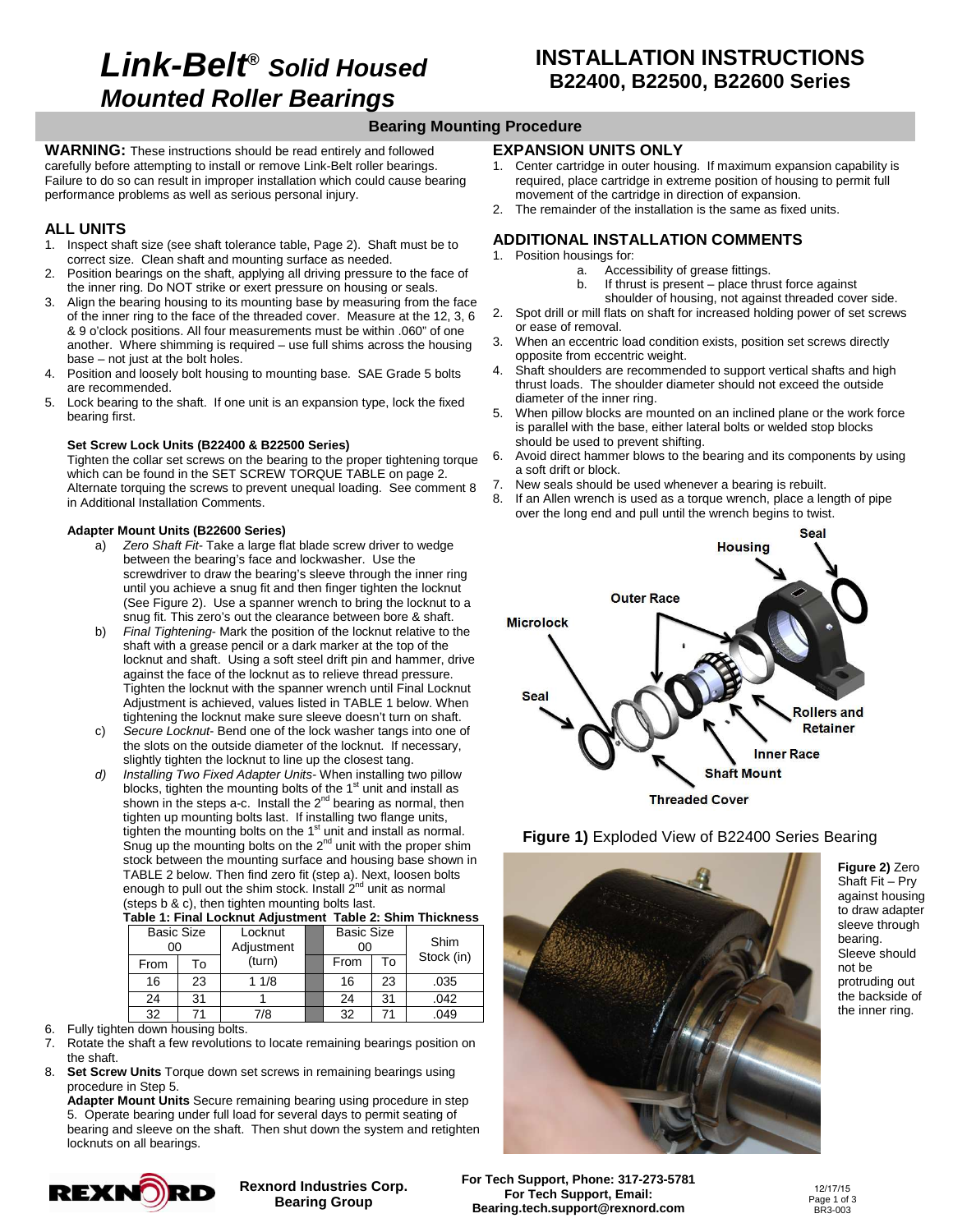# **Link-Belt® Mounted Roller Bearings**

| <b>SET SCREW TORQUE TABLE</b>                                  |                                                                    |                                                    |                                    |  |                                           |                                               |                  |  |  |  |  |  |  |  |
|----------------------------------------------------------------|--------------------------------------------------------------------|----------------------------------------------------|------------------------------------|--|-------------------------------------------|-----------------------------------------------|------------------|--|--|--|--|--|--|--|
| Set<br>Screw<br><b>Size</b>                                    |                                                                    | <b>Normal Duty</b><br>B22400 Series                | <b>Heavy Duty</b><br>B22500 Series |  | <b>Tightening Torque</b><br>(Inch-Pounds) | <b>Axial Load</b><br>Capacity<br>B22400 lb.** |                  |  |  |  |  |  |  |  |
| 5/16                                                           |                                                                    | B22416-420                                         |                                    |  | 185                                       | 500                                           |                  |  |  |  |  |  |  |  |
| 3/8                                                            |                                                                    | B22423-432                                         | B22523-531                         |  | 325                                       | 650                                           |                  |  |  |  |  |  |  |  |
| 7/16                                                           |                                                                    | B22435-436                                         | B22532-535                         |  | 460                                       | 825                                           |                  |  |  |  |  |  |  |  |
| 1/2                                                            |                                                                    | B22439-456                                         | B22539-555                         |  | 680                                       |                                               | 990              |  |  |  |  |  |  |  |
| 5/8                                                            |                                                                    | B22459-464                                         | B22563-580                         |  | 1350                                      |                                               | 1320             |  |  |  |  |  |  |  |
|                                                                | ** For B22500 Series Axial Load Capacity, value should be doubled. |                                                    |                                    |  |                                           |                                               |                  |  |  |  |  |  |  |  |
| For more detailed instructions refer to latest REXNORD Catalog |                                                                    |                                                    |                                    |  |                                           |                                               |                  |  |  |  |  |  |  |  |
|                                                                | <b>SHAFT TOLERANCE TABLE - INCHES</b>                              |                                                    |                                    |  |                                           |                                               |                  |  |  |  |  |  |  |  |
|                                                                |                                                                    |                                                    |                                    |  |                                           |                                               |                  |  |  |  |  |  |  |  |
|                                                                |                                                                    |                                                    |                                    |  | <b>RECOMMENDED SHAFT TOLERANCES*</b>      |                                               |                  |  |  |  |  |  |  |  |
|                                                                | <b>Nominal</b><br><b>Shaft sizes</b>                               | <b>Commercial Shaft</b><br><b>Tolerance* (Cold</b> |                                    |  | <b>Set Collar</b><br><b>Mounting</b>      | <b>Adapter</b>                                | <b>Press Fit</b> |  |  |  |  |  |  |  |
|                                                                | (inches)                                                           | <b>Finished Steel,</b>                             |                                    |  | <b>Severe Loading</b>                     | <b>Mounting</b>                               | <b>Mounting</b>  |  |  |  |  |  |  |  |
| Over                                                           | Incl.                                                              | Low Carbon)                                        |                                    |  | or High Speed                             |                                               |                  |  |  |  |  |  |  |  |
|                                                                | 2                                                                  | $+.000-.003$                                       |                                    |  | $+.000-.0005$                             | $+.000-.003$                                  |                  |  |  |  |  |  |  |  |
| $\overline{2}$                                                 | 4                                                                  | $+.000-.004$                                       |                                    |  | $+.000-.001$                              | $+.000-.004$                                  | Consult          |  |  |  |  |  |  |  |
| $\overline{4}$                                                 | 5                                                                  | $+.000-.005$                                       |                                    |  | $+.000-.0015$                             | $+.000-.005$                                  | Rexnord          |  |  |  |  |  |  |  |

### **DISASSEMBLY of BEARING INSERT**

- 1. Remove shaft locking device (collar or adapter assembly).
- 2. Remove seals.
- 3. Remove MICROLOCK screw and key. (Do not lose nylon washer).
- 4. Remove threaded cover by turning counter clockwise.
- 5. Place housing threaded cover side down on arbor press with spacer blocks under housing.
- 6. Place a soft metal bar or wood block on face of inner ring and press bottom outer ring and inner ring assembly from housing.
- 7. To remove the back outer ring, use a bearing puller or hammer and drift.

#### **REASSEMBLY OF BEARING INSERT**

- 1. Place housing threaded cover side up on arbor press with spacer blocks under housing.
- 2. Press in back outer ring and seat against housing shoulder.
- 3. Insert inner ring roller assembly and rotate to seat rollers against back outer ring.
- 4. Press in front outer ring. Do not bottom out outer race on rollers.
- 5. Install threaded cover, turning clockwise until inner ring resists rotation or misalignment.
- 6. Back off threaded cover the required degrees per the **CLEARANCE ADJUSTMENT TABLES (PAGE 3)** – align cover slot with the nearest counter bored hole in housing.
- 7. Install microlock key with nylon washer under the head of the screw.
- 8. **Using arbor press, press on inner ring face on the side opposite the threaded cover to seat front outer ring against threaded cover face. Alternate method, turn housing over and provide support so inner race on threaded cover side sits above table. Remove seal opposite threaded cover. Place a soft drift or block of wood that just fits over the face of the inner ring. Using a hammer, strike the block with several sharp blows. Inner ring assembly should rotate and misalign freely.**
- 9. Install seals. **H-Seal** Place seal into the seal groove with the tab sticking up. Install snap ring so that the tab is between the snap ring ends. **E7-Seal –** Place seal into the seal groove with the tab sticking up. Install snap ring so that the tab is between the snap ring ends. **E-Seal –** Place seal into seal groove with spring facing out. A hammer and flat punch will be required. See illustration below. Go around seal face with punch until completely seated. Make sure seal is seated firmly. No snap ring is required with **E-Seal.**
- 10. Install shaft locking device (collar or adapter assembly).
- Lubricate bearing with amount of grease shown in LUBRICATION TABLE on page 3. Rotate inner ring assembly during lubrication to distribute grease in bearing.

#### **INSTALLATION INSTRUCTIONS B22400, B22500, B22600 SERIES**

#### **LUBRICATION INFORMATION**

Standard bearings come pre-lubricated from the factory with Exxon Ronex MP grease. Exxon Ronex MP is an NLGI Grade 2 EP (extreme pressure) grease with a lithium complex thickener. It can be used for high loads, and in some cases at temperatures as low as -40°F or as high as +225°F. For high speeds, other special service conditions, or for inquires on other acceptable greases, please consult your local Rexnord representative or the Rexnord Bearing Engineering Department. When rebuilding Rexnord bearings for use in average operating conditions, the bearing should be lubricated with the amount of grease by weight as shown in the LUBRICATION TABLE on page 3. Oil lubrication is not recommended.

#### **RELUBRICATION**

Bearings should be re-lubricated at regular intervals. The frequency and amount of lubricant will be determined by the type of service. General guidelines for re-lubrication frequency and amount are based upon average application conditions. See LUBRICATION TABLE on page 3. Oil lubrication is not recommended.

At High temperatures, greases tend to degrade more rapidly and thus require fresh grease more frequently. In general, small amounts of grease added frequently provide better lubrication. When equipment will not be in operation for some time, grease should be added to provide corrosion protection. This is particularly important for equipment exposed to severe weather.

## **AUTOMATIC LUBRICATION SYSTEMS**

A variety of automatic re-lubrication systems are available for use with roller bearings. Key considerations are:

1. NLGI grade of grease used, consistent with system layout

2. An amount/frequency combination necessary to replenish the grease

#### **MIXING OF GREASES**

Mixing of any 2 greases should be checked with the lubricant manufacturer. If the grease bases are different they should never be mixed.

### **CLEARANCE ADJUSTMENT**

To increase the clearance for high speed use:

1. Remove microlock assembly.

2. With soft steel drift pin/punch and hammer, rotate the threaded cover counter-clockwise the additional amount listed in the CLEARANCE ADJUSTMENT TABLE on page 3.

NOTE: Each screw hole is separated by 15° and every threaded cover slot is separated by 30°.

3. Install microlock assembly with nylon washer under head of screw. CAUTION: If increase in degrees does not match up to listed change, always go to the higher setting that is possible.

4. Using arbor press, press on inner ring face on the side opposite the threaded cover to seat front outer ring against threaded cover face. Alternate method, turn housing over and provide support so inner race on threaded cover side sits above table. Remove seal opposite threaded cover. Place a soft drift or block of wood that just fits over the face of the inner ring. Using a hammer, strike the block with several sharp blows. Inner ring assembly should rotate and misalign freely.